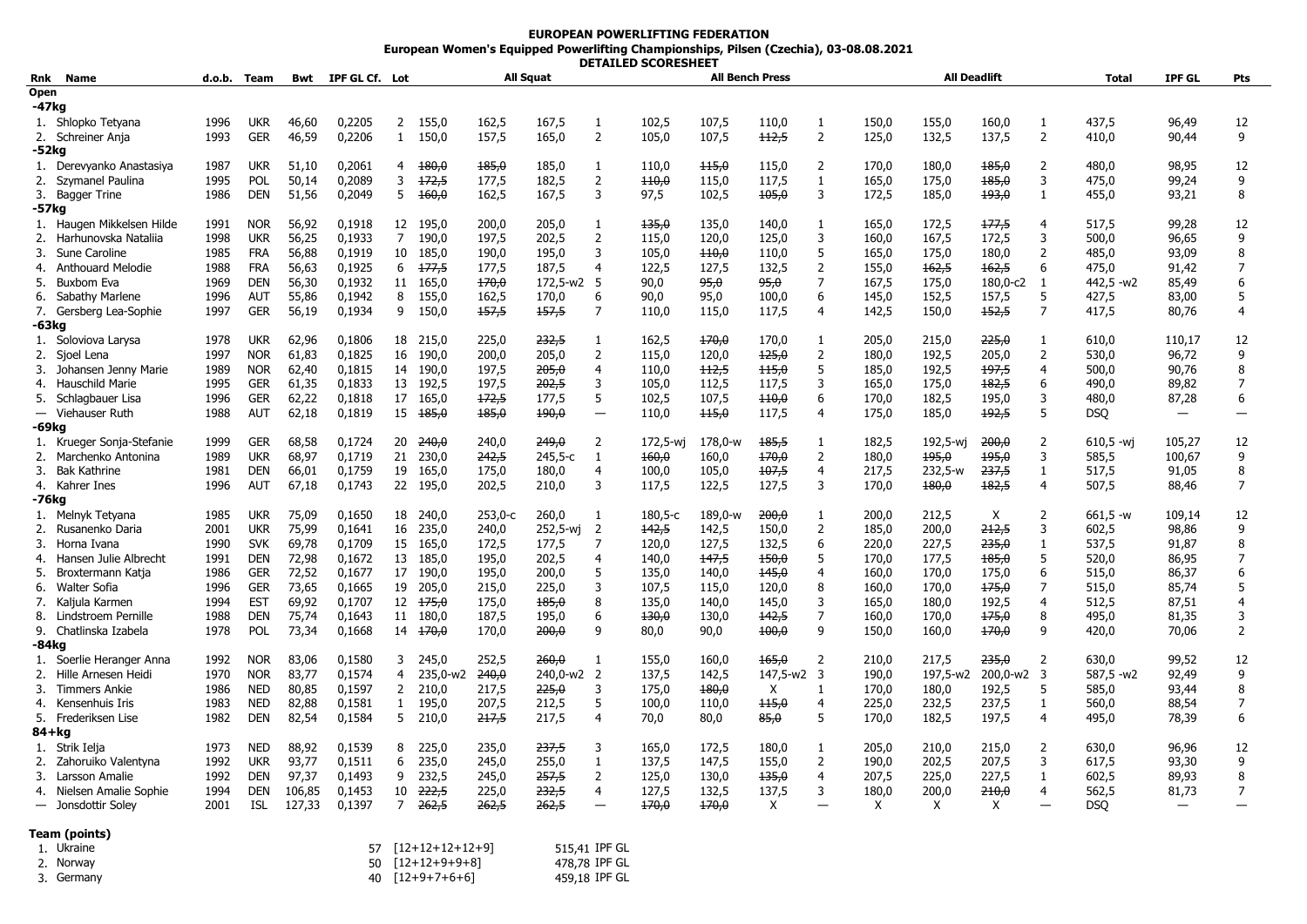| Denmark<br>4.<br>Netherlands<br>5.<br>France<br>6.<br>7. Austria<br>8. Poland<br>9. Slovakia<br>10. Estonia<br>Iceland<br>$\overline{\phantom{0}}$ |                    |                          |                | 38<br>27<br>15<br>12<br>11<br>8<br>4<br>— | $[8+8+8+7+7]$<br>$[12+8+7]$<br>$[8 + 7]$<br>$[7+5]$<br>$[9+2]$<br>[8]<br>[4] |                |                | 442,86 IPF GL<br>278,94 IPF GL<br>184,51 IPF GL<br>171,46 IPF GL<br>169,30 IPF GL<br>91,87 IPF GL<br>87,51 IPF GL |                            |                              |               |                               |                |                |                |                     |                     |                            |                                            |
|----------------------------------------------------------------------------------------------------------------------------------------------------|--------------------|--------------------------|----------------|-------------------------------------------|------------------------------------------------------------------------------|----------------|----------------|-------------------------------------------------------------------------------------------------------------------|----------------------------|------------------------------|---------------|-------------------------------|----------------|----------------|----------------|---------------------|---------------------|----------------------------|--------------------------------------------|
| Best Lifters of Open by IPF GL Formula                                                                                                             |                    |                          |                |                                           |                                                                              |                |                |                                                                                                                   |                            |                              |               |                               |                |                |                |                     |                     |                            |                                            |
| <b>Rnk Lifter</b>                                                                                                                                  | Team               |                          |                |                                           | Bwt                                                                          |                | Total          |                                                                                                                   | <b>IPF GL Points</b>       | C.Rnk                        |               |                               |                |                |                |                     |                     |                            |                                            |
| Soloviova Larysa<br>1.                                                                                                                             | Ukraine            |                          |                |                                           | 62,96                                                                        |                | 610,0          |                                                                                                                   | 110,1660                   | 1                            |               |                               |                |                |                |                     |                     |                            |                                            |
| 2.<br>Melnyk Tetyana<br>3.<br>Krueger Sonja-Stefanie                                                                                               | Ukraine<br>Germany |                          |                |                                           | 75,09<br>68,58                                                               |                | 661,5<br>610,5 |                                                                                                                   | 109,1369<br>105,2734       | $\mathbf{1}$<br>1            |               |                               |                |                |                |                     |                     |                            |                                            |
| <b>Sub-Juniors</b>                                                                                                                                 |                    |                          |                |                                           |                                                                              |                |                |                                                                                                                   |                            |                              |               |                               |                |                |                |                     |                     |                            |                                            |
| $-47kg$                                                                                                                                            |                    |                          |                |                                           |                                                                              |                |                |                                                                                                                   |                            |                              |               |                               |                |                |                |                     |                     |                            |                                            |
| 1. Chernyshova Daria<br>$-52kg$                                                                                                                    | 2004               | <b>UKR</b>               | 46,41          | 0,2212                                    | 100,0<br>$\mathbf{1}$                                                        | 110,0          | 120,0          | -1                                                                                                                | 45,0                       | 57,5                         | 57,5          | 1                             | 95,0           | 105,0          | 112,5          | 1                   | 290,0               | 64,16                      | 12                                         |
| 1. Yavorska Valerija                                                                                                                               | 2003               | <b>UKR</b>               | 51,88          | 0,2040                                    | <del>127,5</del><br>3                                                        | 135,0          | 142,5          | $\overline{2}$                                                                                                    | 80,0                       | 92,5                         | 100,0         | 1                             | 120,0          | 127,5          | 132,5          | 3                   | 355,0               | 72,41                      | 12                                         |
| Polianska Mariia<br>2.                                                                                                                             | 2003               | <b>UKR</b>               | 49,69          | 0,2103                                    | $\overline{7}$<br>125,0                                                      | 135,0          | 140,0          | 3                                                                                                                 | 60,0                       | 62,5                         | 65,0          | 4                             | 117,5          | 125,0          | 130,0          | $\mathbf{1}$        | 335,0               | 70,45                      | 9                                          |
| 3.<br>Turkova Denisa                                                                                                                               | 2003               | CZE<br>POL               | 50,54          | 0,2078                                    | 135,0<br>4                                                                   | 140,0          | 142,5          | -1                                                                                                                | 75,0                       | 75,0                         | 77,5          | 2                             | 107,5          | 115,0          | 122,5          | 4                   | 332,5               | 69,08                      | 8                                          |
| Cichocka Wiktoria<br>4.<br>- Oproiu Sabina                                                                                                         | 2004<br>2005       | <b>ROU</b>               | 50,84<br>50,95 | 0,2069<br>0,2066                          | 5<br>$+10,0$<br>90,0<br>$\mathbf{2}$                                         | 115,0<br>100,0 | 122,5<br>400,0 | 5<br>6                                                                                                            | 70,0<br>65,0               | 75,0<br>65,0                 | 77,5<br>77,5  | 3<br>$\overline{\phantom{m}}$ | 110,0<br>90,0  | 122,5<br>95,0  | 122,5<br>100,0 | 5<br>6              | 307,5<br><b>DSQ</b> | 63,62<br>$\qquad \qquad -$ | $\overline{7}$<br>$\overline{\phantom{0}}$ |
| - Cazacu Alexandra                                                                                                                                 | 2003               | <b>ROU</b>               | 51,65          | 0,2046                                    | 6<br>122,5                                                                   | 132,5          | 135,0          | $\overline{4}$                                                                                                    | 50,0                       | 50,0                         | 50,0          | $\overline{\phantom{m}}$      | 122,5          | 127,5          | 132,5          | $\overline{2}$      | <b>DSQ</b>          |                            |                                            |
| -57kg                                                                                                                                              |                    |                          |                |                                           |                                                                              |                |                |                                                                                                                   |                            |                              |               |                               |                |                |                |                     |                     |                            |                                            |
| 1. Bordiuh Veronika                                                                                                                                | 2003               | <b>UKR</b>               | 56,77          | 0,1922                                    | 10 160,0                                                                     | 167,5          | 170,0          | -1                                                                                                                | 85,0                       | 85,0                         | 95,0          | 1                             | 130,0          | 137,5          | 142,5          | $\overline{2}$      | 407,5               | 78,31                      | 12                                         |
| Borowczyk Adrianna<br>2.                                                                                                                           | 2003               | POL                      | 56,14          | 0,1935                                    | 8<br>145,0                                                                   | 155,0          | 162,5          | $\overline{2}$                                                                                                    | 65,0                       | 70,0                         | 75,0          | 2                             | 140,0          | 150,0          | 152,5          | $\mathbf{1}$        | 380,0               | 73,55                      | 9                                          |
| 3. Gryczan Emilia                                                                                                                                  | 2006               | POL                      | 56,47          | 0,1928                                    | 9<br>102,5                                                                   | 107,5          | $+12,5$        | 3                                                                                                                 | 50,0                       | 55,0                         | 60,0          | 3                             | 110,0          | 120,0          | 125,0          | 3                   | 292,5               | 56,40                      | 8                                          |
| -63kg                                                                                                                                              |                    |                          |                |                                           |                                                                              |                |                |                                                                                                                   |                            |                              |               |                               |                |                |                |                     |                     |                            |                                            |
| 1. Kolesnyk Anita                                                                                                                                  | 2003               | <b>UKR</b>               | 60,61          | 0,1846                                    | 11 150,0                                                                     | 162,5          | 180,0          | -1                                                                                                                | 67,5                       | 75,0                         | 80,0          | $\mathbf{1}$                  | 145,0          | 155,0          | 165,0          | 1                   | 425,0               | 78,47                      | 12                                         |
| 2. Bzdyr Sofiia                                                                                                                                    | 2003               | <b>UKR</b>               | 58,70          | 0,1882                                    | 12 120,0                                                                     | 130,0          | 140,0          | $\overline{2}$                                                                                                    | 60,0                       | 65,0                         | 70,0          | 2                             | 100,0          | 120,0          | 135,0          | $\overline{2}$      | 340,0               | 63,99                      | 9                                          |
| -69kg<br>1. Artyomova Anastasia                                                                                                                    | 2006               | <b>UKR</b>               | 68,29          | 0,1728                                    | 18 160,0                                                                     | 170,0          | 177,5          | -1                                                                                                                | 440,0                      | 110,0                        | 122,5         | 1                             | 130,0          | 140,0          | 147,5          | 2                   | 420,0               | 72,58                      | 12                                         |
| 2. Lapsanska Olivia                                                                                                                                | 2003               | <b>SVK</b>               | 66,48          | 0,1753                                    | 17 140,0                                                                     | 150,0          | 157,5          | $\overline{2}$                                                                                                    | 67,5                       | 72,5                         | 77,5          | $\overline{2}$                | 135,0          | 140,0          | 150,0          | $\mathbf{1}$        | 367,5               | 64,41                      | 9                                          |
| -76kg                                                                                                                                              |                    |                          |                |                                           |                                                                              |                |                |                                                                                                                   |                            |                              |               |                               |                |                |                |                     |                     |                            |                                            |
| 1. Sieczka Wiktoria                                                                                                                                | 2003               | POL                      | 72,46          | 0,1678                                    | 20 195,0                                                                     | 210,0          | 210,0          | -1                                                                                                                | 90,0                       | 400,0                        | 100,0         | $\mathbf{1}$                  | 135,0          | 150,0          | 160,0          | $\mathbf{1}$        | 455,0               | 76,34                      | 12                                         |
| Astapova Anastasiia<br>2.                                                                                                                          | 2003               | <b>UKR</b>               | 74,41          | 0,1657                                    | 19 <del>170,0</del>                                                          | 170,0          | 177,5          | $\overline{2}$                                                                                                    | 80,0                       | 87,5                         | 90,0          | 2                             | 145,0          | 455,0          | 155,0          | 2                   | 402,5               | 66,69                      | 9                                          |
| 3. Dziwosz Julia                                                                                                                                   | 2004               | POL                      | 71,60          | 0,1688                                    | 21 75,0                                                                      | X              | X              | 3                                                                                                                 | 55,0                       | 75,0                         | 75,0          | 3                             | 75,0           | 77,5           | 80,0           | 3                   | 230,0               | 38,81                      | 8                                          |
| -84kg                                                                                                                                              |                    |                          |                |                                           |                                                                              |                |                |                                                                                                                   |                            |                              |               |                               |                |                |                |                     |                     |                            |                                            |
| 1. Eliise Mikomagi<br>2. Nikohosian Alina                                                                                                          | 2003<br>2005       | <b>EST</b><br><b>UKR</b> | 76,03<br>83,51 | 0,1641<br>0,1576                          | 13 150,0<br>14 165,0                                                         | 165,0<br>165,0 | 175,0<br>177,5 | 1<br>2                                                                                                            | 90,0<br>92,5               | 95,0<br>92,5                 | 100,0<br>92,5 | 1<br>2                        | 155,0<br>130,0 | 170,0<br>140,0 | 190,0<br>147,5 | 1<br>$\overline{2}$ | 440,0<br>397,5      | 72,18<br>62,66             | 12<br>9                                    |
| Team (points)                                                                                                                                      |                    |                          |                |                                           |                                                                              |                |                |                                                                                                                   |                            |                              |               |                               |                |                |                |                     |                     |                            |                                            |
| 1. Ukraine                                                                                                                                         |                    |                          |                | 60                                        | $[12+12+12+12+12]$                                                           |                |                | 365,93 IPF GL                                                                                                     |                            |                              |               |                               |                |                |                |                     |                     |                            |                                            |
| 2. Poland                                                                                                                                          |                    |                          |                | 44                                        | $[12+9+8+8+7]$                                                               |                |                | 308,71 IPF GL                                                                                                     |                            |                              |               |                               |                |                |                |                     |                     |                            |                                            |
| 3. Estonia<br>4. Slovakia                                                                                                                          |                    |                          |                | 12                                        | $[12]$                                                                       |                |                | 72,18 IPF GL<br>64,41 IPF GL                                                                                      |                            |                              |               |                               |                |                |                |                     |                     |                            |                                            |
| 5. Czechia                                                                                                                                         |                    |                          |                | 9                                         | $[9]$<br>8 [8]                                                               |                |                | 69,08 IPF GL                                                                                                      |                            |                              |               |                               |                |                |                |                     |                     |                            |                                            |
| Romania                                                                                                                                            |                    |                          |                | —                                         |                                                                              |                |                |                                                                                                                   |                            |                              |               |                               |                |                |                |                     |                     |                            |                                            |
| <b>Best Lifters of Subjuniors by IPF GL Formula</b>                                                                                                |                    |                          |                |                                           |                                                                              |                |                |                                                                                                                   |                            |                              |               |                               |                |                |                |                     |                     |                            |                                            |
| <b>Rnk</b> Lifter                                                                                                                                  | Team               |                          |                |                                           | Bwt                                                                          |                | Total          |                                                                                                                   | <b>IPF GL Points C.Rnk</b> |                              |               |                               |                |                |                |                     |                     |                            |                                            |
| 1. Kolesnyk Anita                                                                                                                                  | Ukraine            |                          |                |                                           | 60,61                                                                        |                | 425,0          |                                                                                                                   | 78,4652                    | 1                            |               |                               |                |                |                |                     |                     |                            |                                            |
| 2. Bordiuh Veronika<br>3. Sieczka Wiktoria                                                                                                         | Ukraine<br>Poland  |                          |                |                                           | 56,77<br>72,46                                                               |                | 407,5          |                                                                                                                   | 78,3093<br>76,3381         | $\mathbf{1}$<br>$\mathbf{1}$ |               |                               |                |                |                |                     |                     |                            |                                            |
|                                                                                                                                                    |                    |                          |                |                                           |                                                                              |                | 455,0          |                                                                                                                   |                            |                              |               |                               |                |                |                |                     |                     |                            |                                            |